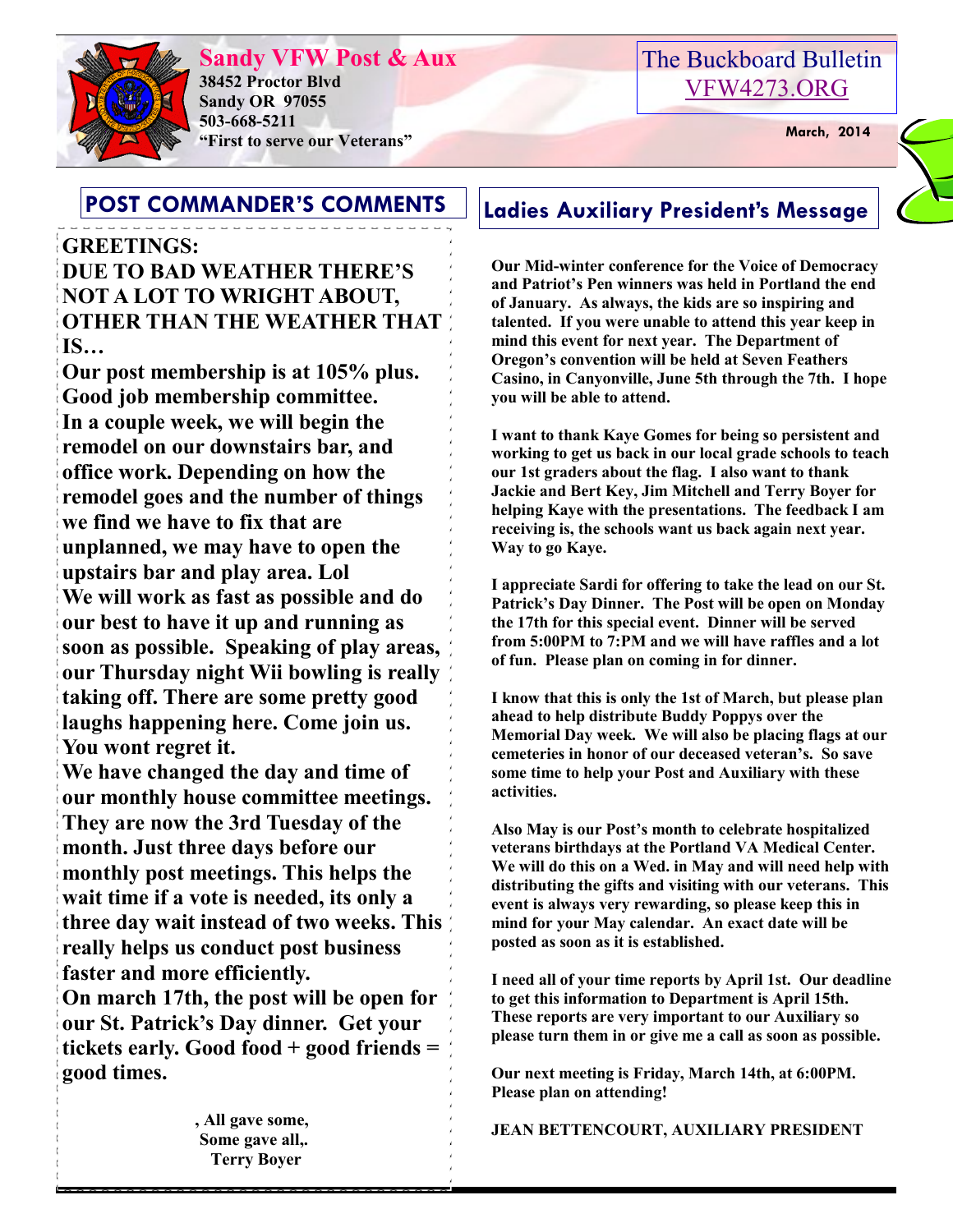## Quartermaster's Corner

Our post needs your help!!

We have a great need for volunteers to do important work for the post. Please contact Commander Terry Boyer or QM Bill Miller.

We need your help-in Clerical/Administrative Fund raising Meal Preparation: cooks, servers, & clean up. Media Communication Book keeping Building maintenance and repairs Bartending Helping veterans' and families Recruiting new members

## **AUXILIARY CHAPLAIN'S MESSAGE ."IRISH BLESSING"**

**May the road rise to meet you, May the wind be always at your back. May the sun shine warm upon your face, The rains fall softly upon your fields. And until we meet again, May God hold you in the palm of his hand.**

**We have been blessed with no reports of significant illness or deaths this month.**

> **Judy Gasco 503-668-3748**

## Everyone is Irish on march 17th … Join Us!!!



|                                                                                                          | Post Officers                                                                                 |               |                                                                                             | <b>Ladies Auxiliary Officers</b>                                                                     |  |  |
|----------------------------------------------------------------------------------------------------------|-----------------------------------------------------------------------------------------------|---------------|---------------------------------------------------------------------------------------------|------------------------------------------------------------------------------------------------------|--|--|
| Commander<br>Senior Vice Cmdr.<br>Junior Vice Cmdr<br>Chaplain<br><b>Ouartermaster</b><br>Judge Advocate | Terry Boyer<br>James Mitchell<br>Tony Gibler<br>Melissa Samels<br>William Miller<br>John Lamb | $2013 - 2014$ | President<br>Sr. Vice President<br>Jr. Vice President<br>Treasurer<br>Chaplain<br>Secretary | Jean Bettencourt<br>Dora Fitzpatrick<br>Wanda Michaels<br>Midge Watkins<br>Judy Joascon<br>Kay Gomes |  |  |
| Adjutant<br>Surgeon<br>1 year Trustee<br>2 year Trustee                                                  | Jeramy"Huck" Hubbard<br>Merle Stewert<br>Bert Key                                             |               | Guard<br>Conductress                                                                        | Sardi Bowyer<br>Voriece Blair                                                                        |  |  |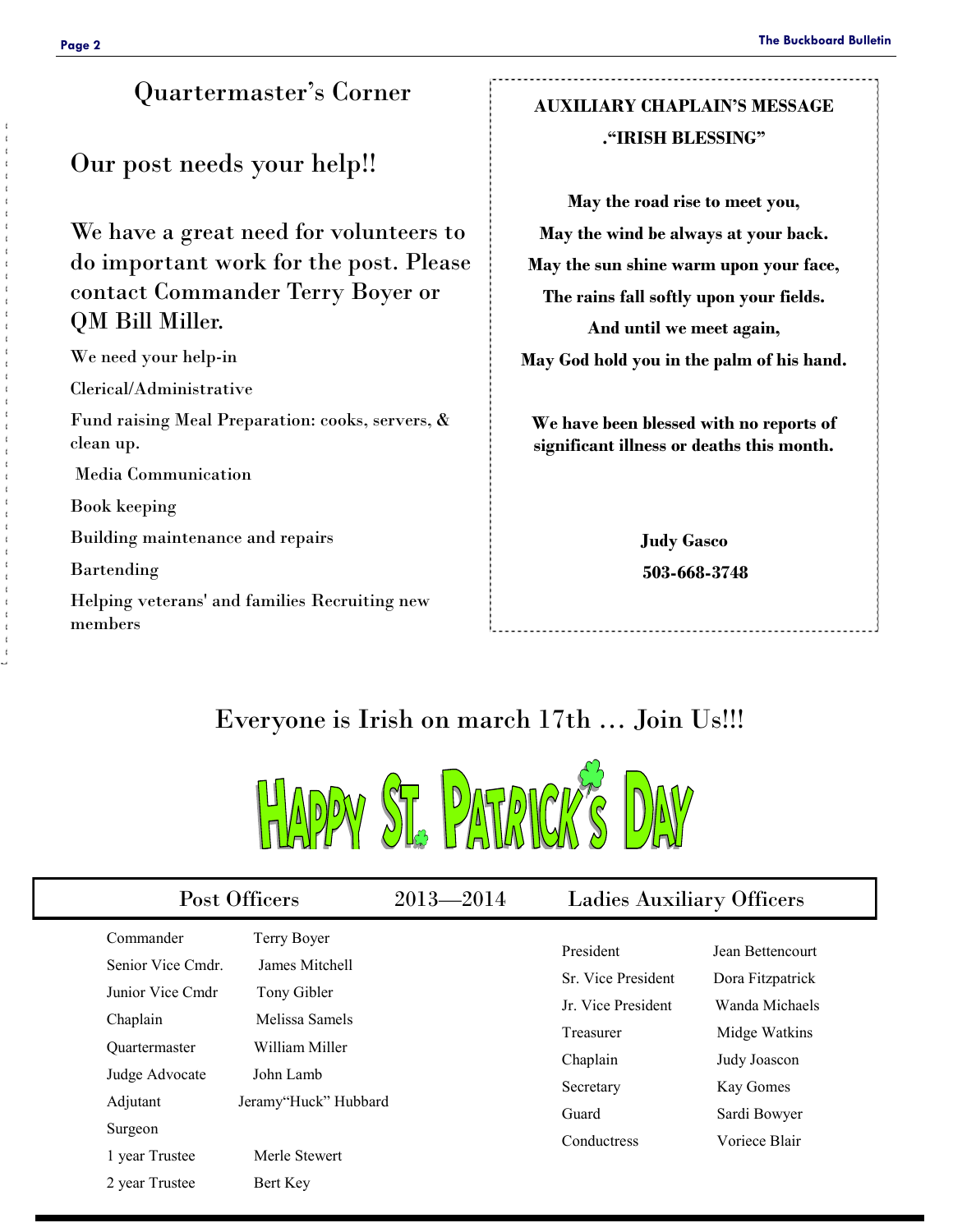# Canteen Corner

Well as we say good bye to February, we can breath a little easier knowing spring is just around the corner. Wow, time has flew by. It seems like just yesterday I walked in to post for the first time. I have gained so many friends and have enjoyed so many fun and interesting times. As for some of you I will never forget. I want to thank each of you for making me feel so welcome and appreciated. I hope as I continue to serve you and your post, I get to meet more members, be involved in more activities and continue to be the best I can be.

March brings us St. Patrick day. This is on a Monday and the post will be Open,. The ladies auxiliary will be serving the traditional corned beef and cabbage. Tickets are on sale at the post now. Don't delay getting them you don't want to miss this. Raffles and fun, all mixed into one..

This month there will be some repairs done to our building. So to work during day light hours, if needed, the bar will be operating from our upstairs facility. Dates are not set so keep your guard up for more info. This should be a little fun. Almost like a new place to party . All your normal favorites and must haves will be available. Although we may have a smaller streamline of additional spirits and mixers. But we may not have what you really never wanted anyway. Ha ha! Please be patient during this time. As none of us really know what to expect or how we are going to manage day to day operations as far construction goes. Power off, water off, noise, things like that. . Yes, there is a plan. But as we all well know. Things happen. So, were sorry for any inconvenience and we are taking care of it as fast a possible.

If there is something that I can do for you, change something or unchanging something, move faster or talk slower, whatever its is. Please let me know. It cant be fixed if I don't know its broken. Just let me know. There are forms at the front door you can fill out and there is also my e-mail. Hoping to see all of you stop in and enjoy your post.

Jimmie : Your Bar manager

## Post Chaplin

"Let all I am praise the Lord, with my whole heart, I will praise His Holy Name. Let all that I am praise the lord; may I never forget all the things he has done for me {and still does} he forgives all my sins and heals all my diseases. He redeems me from death and crowns me with love and tender mercies. He fills my life with good things and youth is renewed like a eagle

E-Mail: gareth2002@frontier.com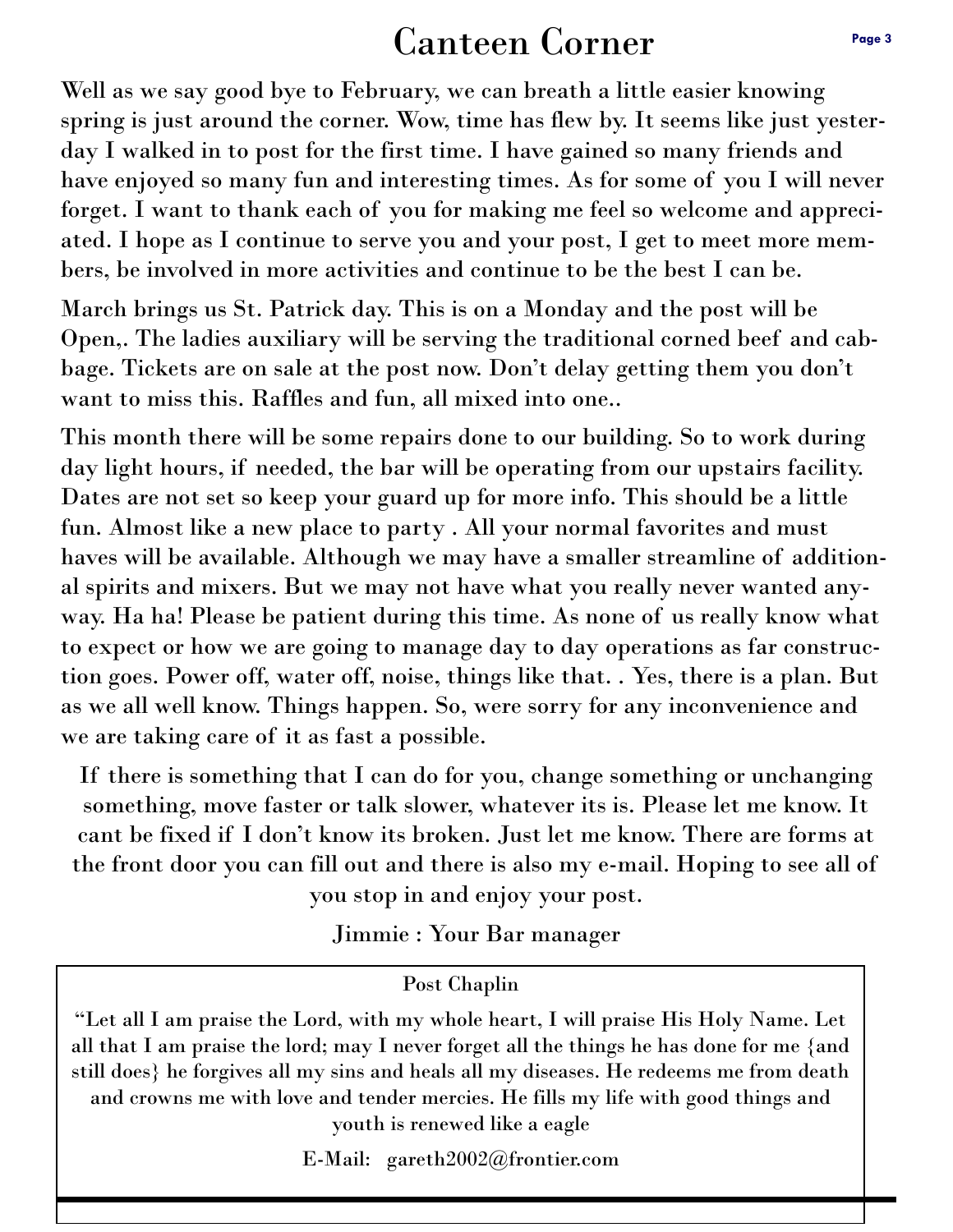| THE BUCKBOARD BULLETIN<br>Sandy VFW Post 4273<br>P.O. Box 404 * Sandy, OR 97055<br>(503) 668-5211 | "Success is our Mission"             | <b>Join Us for Post and</b><br><b>Auxiliary meetings!</b><br><b>House Committee Mtg -</b><br>03/18/2014 at 6:00pm<br>$AUX - 03/14/2014$ 6pm<br>POST 03/21/2014 6 pm<br><b>Like us on Facebook!!!!</b> |  |
|---------------------------------------------------------------------------------------------------|--------------------------------------|-------------------------------------------------------------------------------------------------------------------------------------------------------------------------------------------------------|--|
|                                                                                                   | Daily Canteen Menu                   |                                                                                                                                                                                                       |  |
| <b>Fried Chicken</b><br>Strips & Fries<br><b>French Fries</b><br>Cheese burger & Fries            | \$9.00<br>\$6.50<br>\$2.50<br>\$7.00 | \$6.50<br>Halibut Fish & Chips<br>Hamburger & Fries<br>\$5.50<br>Deep Fried Hotdog<br>\$2.00<br>With fries<br>\$2.50                                                                                  |  |

#### **Calendar**

| Monday     | <b>CLOSED</b> |                                       |  |  |
|------------|---------------|---------------------------------------|--|--|
| Tuesday.   |               | Open 3pm Domino night/Game Night      |  |  |
| Wednesday. |               | Open 3pm Taco's and Poker Night-5pm   |  |  |
| Thursday   |               | Open 3pm WII Bowling starts at 6:00pm |  |  |
| Friday     | Open 3pm      | Dinner 5pm and karaoke                |  |  |
| Saturday.  | Open 3pm      |                                       |  |  |
| Sundays    |               | CLOSED.                               |  |  |

#### From the Editor:

Please make sure I have your correct E-Mail address so you will receive the newsletter. Or if you do not use any online service, please let me know so I can somehow make sure you receive it.

### Thanks, Jimmie





**JOHNSTON'S TAX SERVICE** 

28424 SE HWY 212<br>P O BOX 33<br>BORING, OREGON 97009 Phone: 503-663-3308<br>Fax: 503-663-2938<br>E-mail: DERA@TELEPORT.COM

**ALETA JOHNSTON** ENROLLED AGENT, LICENCED TAX CONSULTANT